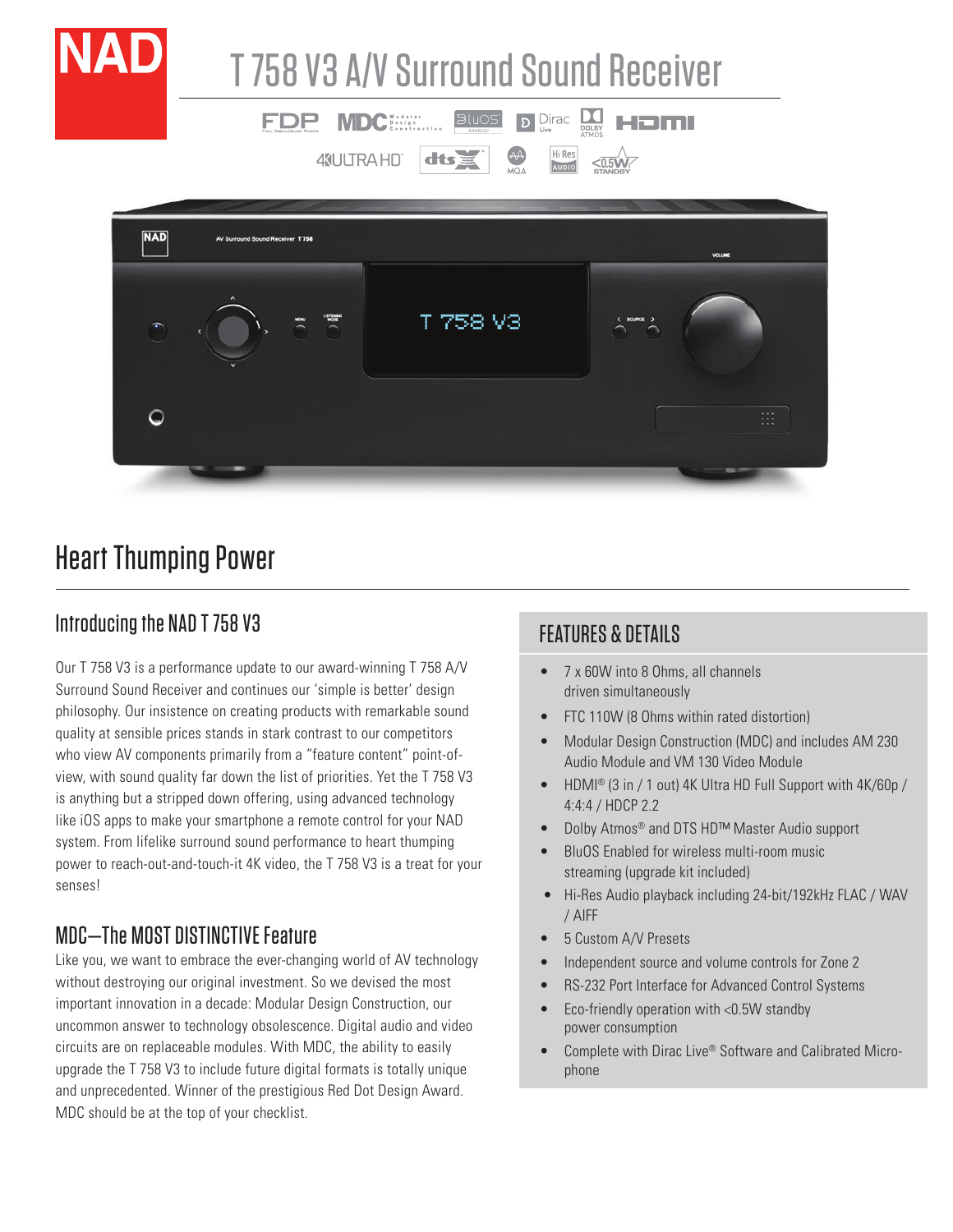

#### 'Music First' Audio

Popular surround sound formats, including HD formats Dolby Atmos<sup>®</sup> and DTS Master Audio, are decoded using the latest generation of high-speed multi-core DSP. With full support for High Res Audio formats like MQA (Master Quality Authenticated) included in the BluOS® Player, the T 758 V3 is unique. Add to this NAD's exclusive PowerDrive™ amplifier featuring high current combined with high Dynamic Power to bring out the very best in any speaker you may choose for your home theatre. With both music and movies, the T 758 V3's award-winning heritage reveals its power with immense depth, clarity, and incredible detail. Ordinary AV receivers simply sound flat in comparison.

#### Pure and Simple Video

The T 758 V3 offers killer performance with the latest digital video technology, including UltraHD video at resolutions up to 3840 x 2160 pixels at 60 frames per second with 4:4:4 colour gamut and High Dynamic Range support. Analogue video sources are also supported on HDMI for simple 'one wire' connection to your flat screen or projector. We leave the video processing where it belongs, in your display, avoiding multiple format conversions that plague lesser AVRs. It also includes popular HDMI features, Audio Return Channel (ARC) and Consumer Electronic Control (CEC).

#### Easy Flexibility

We have created a very simple user interface that is incredibly flexible but very easy to use. Each source component retains the same custom settings every time it is selected for viewing, and there are no 'empty inputs' to clutter or confuse. In addition, powerful AV Presets allow custom setups for different types of program material (drama, action, musical, etc.) tailoring the performance to your taste. Inputs can even be renamed to match your particular components. A second independent zone is included, and can be powered by the internal back channel amplifiers. Advanced multi-room systems are easily accommodated thanks to its full suite of connections for home automation systems.

### World's Most Sophisticated Digital Room Correction System

Dirac Live® and its powerful room correction software is built in to the T 758 V3, including its own calibrated measurement microphone. With the ability to upgrade to a full-featured version of Dirac Live, advanced users can build the perfect listening environment that corrects for both the timing and colourations in sound, including the ability to create custom target curves for room response and the option to choose from a variety of third-party calibrated microphones.

### BluOS Streaming High Res Audio Included

The T 758 V3 features built-in BluOS wireless streaming technology, letting you stream lossless music to your home theatre system from local libraries, tune in to Internet radio stations, and access popular music streaming services. You can control the music from anywhere in the house using the BluOS Controller app for smartphone, tablet and laptop, including the ability to group other BluOS compatible wireless speakers and music players with the T 758 V3 to fill every room with music.

## Get More Music

Unlike ordinary AVRs, the T 758 V3 benefits from our 45-year legacy of producing some of the most musical components on the market. This sophistication is obvious every time you listen to music or watch your favourite video programs. The T 758 V3 offers remarkable performance and flexibility in a compact and simple to operate package. This multi-channel powerhouse will bring your favourite music and movies to life with a minimum of fuss and a maximum of pure enjoyment.